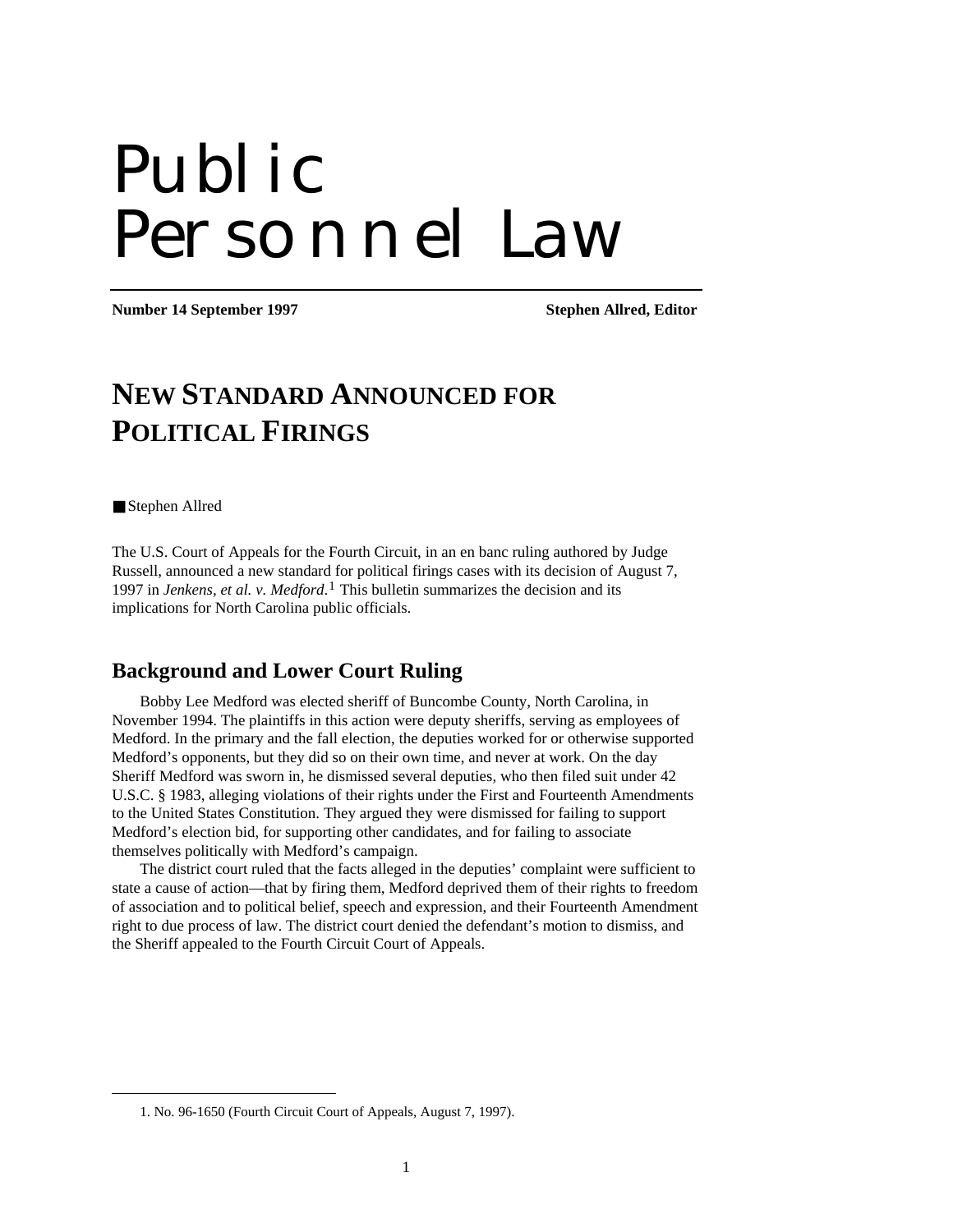## **Prior Supreme Court and Fourth Circuit Rulings**

The United States Supreme Court has issued four decisions on political firings.<sup>[2](#page-1-0)</sup> As a general rule, the Court has stated, "[a] State may not condition public employment on an employee's exercise of his or her First Amendment rights."[3](#page-1-1) Further, "[a]bsent some reasonably appropriate requirement, government may not make public employment subject to the express condition of political beliefs or prescribed expression."[4](#page-1-2)

Two decisions, *Elrod v. Burns*[5](#page-1-3) and *Branti v. Finkel*,<sup>[6](#page-1-4)</sup> provide the analytical framework for analysis of political firing cases. In *Elrod*, the Court declared patronage dismissals unconstitutional, because the practice limited political belief and association, and therefore violated the First and Fourteenth Amendments. However, the Supreme Court created a narrow exception to give effect to the democratic process, allowing patronage dismissals of those holding policymaking positions, reasoning that this exception would, in part, advance the important government goal of assuring "the implementation of policies of [a] new administration, policies presumably sanctioned by the electorate."[7](#page-1-5) Four years later, in *Branti*, the Court recognized that the labels used in *Elrod* ignored the practical realities of job duty and structure, and so modified the test: "[T]he ultimate inquiry is not whether the label `policymaker' or `confidential' fits a particular position; rather, the question is whether the hiring authority can demonstrate that party affiliation is an appropriate requirement for the effective performance of the public office involved."[8](#page-1-6)

The Fourth Circuit had previously ruled, in *Jones v. Dodson*,  $9$  that in a political firing case "if [the deputy's] discharge was solely because of his political party affiliation, it could not as a matter of law be

<span id="page-1-0"></span>2. O'Hare Truck Service, Inc. v. City of Northlake, 116 S. Ct. 2353 (1996); Rutan v. Republican Party of Illinois, 497 U.S. 62 (1990); Branti v. Finkel, 445 U.S. 507 (1980); Elrod v. Burns, 427 U.S. 347 (1976).

<span id="page-1-1"></span>3. O'Hare, 116 S. Ct. at 2356 (1996) (citing Board of Comm'rs v. Umbehr, 116 S. Ct. 2342 (1996); Perry v. Sindermann, 408 U.S. 593 (1972); Pickering v. Board of Educ., 391 U.S. 563 (1968); Keyishian v. Board of Regents, 385 U.S. 589 (1967)).

<span id="page-1-3"></span><span id="page-1-2"></span>4. O'Hare, 116 S.Ct. at 2357. 5. 427 U.S. 347 (1976).

<span id="page-1-4"></span>6. 445 U.S. 507 (1980).

 $\overline{a}$ 

- <span id="page-1-5"></span>7. *Elrod*, 427 U.S. at 367.
- <span id="page-1-7"></span><span id="page-1-6"></span>8. *Branti*, 445 U.S. at 518.

9. 727 F.2d 1329 (4th Cir. 1984).

justified under the *Branti* test."[10](#page-1-3) The court did not, however, make an explicit inquiry into the specific role or duties of deputy sheriffs, nor did it explore the relationship between the sheriff and his deputies, as that relationship affects the execution of the sheriff's policies. Later, in *Joyner v. Lancaster*, <sup>[11](#page-1-4)</sup> the Fourth Circuit upheld the dismissal of a deputy sheriff who had campaigned on behalf of the incumbent sheriff's opponent, ruling that the deputy played an important role in implementing the sheriff's policies, "and he was an essential link between the sheriff and the deputies whom he supervised."[12](#page-1-5) Finally, in *Stott v. Haworth*,[13](#page-1-6) the Fourth Circuit refined the *Elrod– Branti* analysis by requiring the trial court to first determine whether the position held by the dismissed employee relates to partisan political interests, and if so, by then examining the particular responsibilities of the position. When the position at issue resembles a policymaker, a communicator, or a privy to confidential information, the court held, then political party affiliation can be an appropriate requirement for effective job performance.<sup>[14](#page-1-7)</sup> The position then falls into the *Elrod–Branti* exception to the prohibition against political firings, the court held.

## **The New Standard Announced in**  *Medford*

Judge Russell reviewed the previous Fourth Circuit decisions, noting that "our cases have moved from wholesale pronouncements (*Dodson*) to positionspecific analyses (*Joyner and Stott*). Other circuits, however, simply refuse to allow deputy sheriffs to pursue the type of claim at issue before us. In reaching the decision to bar these claims, they have examined sheriff elections and the roles of sheriffs and their deputies. These circuits have found that sheriffs, as elected officers, require loyal deputies to help them implement their policies—"policies presumably sanctioned by the electorate."

Judge Russell noted with approval the approach taken by the Seventh and Eleventh Circuits in cases involving the political firings of deputies, stating:

> In jurisdictions where the sheriff is elected by popular vote, the triumph of one candidate

10. *Id*. at 1338. 11. 815 F.2d 20 (4th Cir. 1987). 12. *Id*. at 24. 13. 916 F.2d 134 (1992). 14. *Id*. at 141-42.

1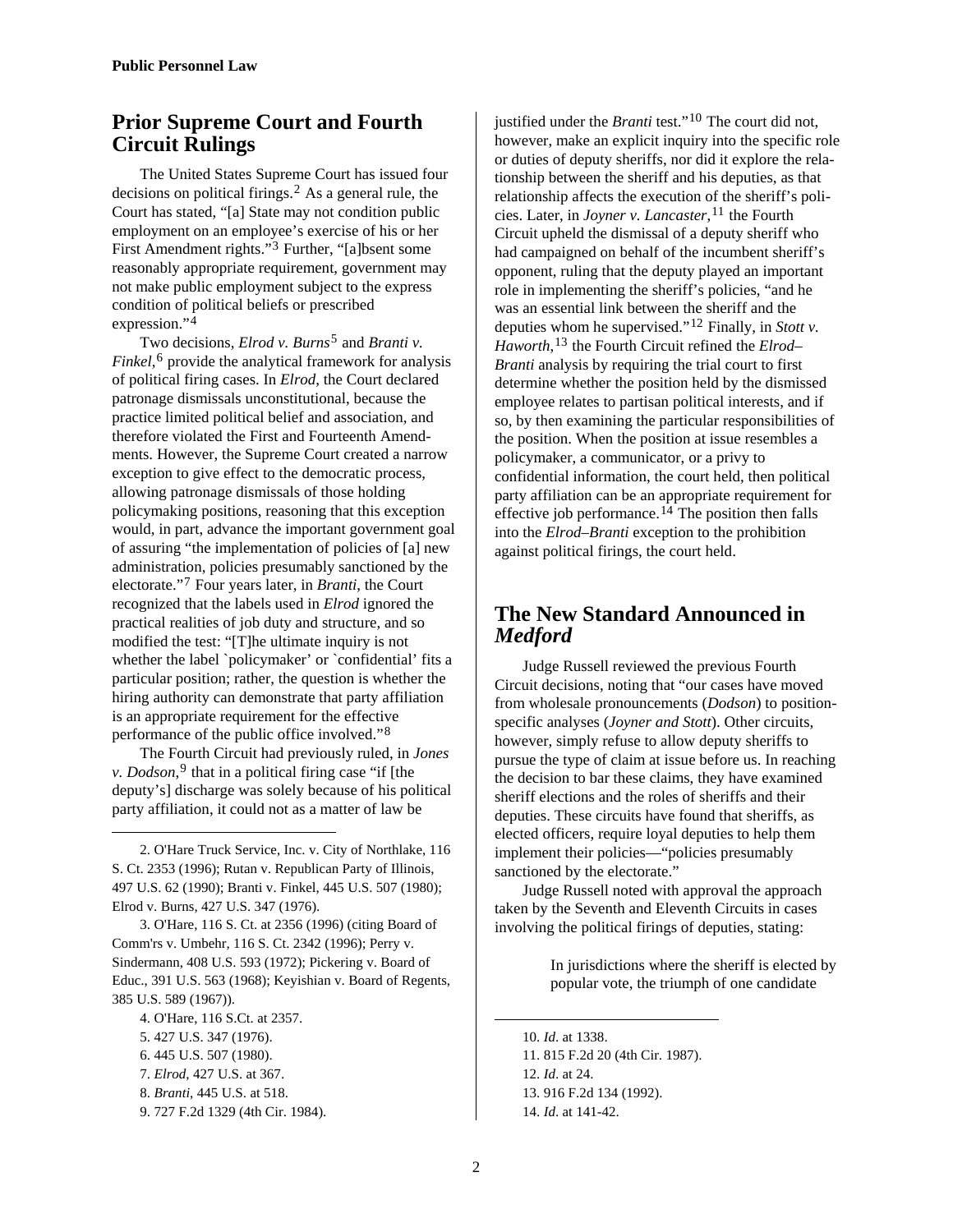indicates voter approval of the candidate's espoused platform and general agreement with the candidate's "expressed political agenda." Some candidates gain office by promising changes in current policy. By choosing a particular candidate to protect the citizens of the county, the electorate vests in the sheriff broad discretion to set and implement the policies necessary to carry out his goals. The sheriff owes a duty to the electorate and the public at large to ensure that his espoused policies are implemented. Deputy sheriffs play a special role in implementing the sheriff's policies and goals. The sheriff is likely to include at least some deputies in his core group of advisors. Deputies on patrol work autonomously, exercising significant discretion in performing their jobs. In the course of their duties, deputies will "make some decisions that actually create policy." The sheriff relies on his deputies to foster public confidence in law enforcement. Furthermore, deputies are expected to provide the sheriff with the truthful and accurate information he needs to do his job. In some jurisdictions, the deputy sheriff is the general agent of the sheriff, and the sheriff is civilly liable for the acts of his deputy, effectuating the objectives and law enforcement policies which a particular sheriff has chosen to pursue."<sup>[15](#page-2-0)</sup>

Judge Russell then announced the new standard for the Fourth Circuit in political firings cases. The North Carolina legislature recognizes the special status of sheriffs' deputies in the eyes of the law, he noted, and has made deputies at-will employees, who serve at the pleasure of the sheriff. The court's examination of the role of deputy sheriffs, stated Judge Russell,

> leads us to conclude that in North Carolina, the office of deputy sheriff is that of a policymaker, and that deputy sheriffs are the alter ego of the sheriff generally, for whose conduct he is liable. We therefore hold that such North Carolina deputy sheriffs may be lawfully terminated for political reasons under the *Elrod–Branti* exception to prohibited political terminations. This holding "strikes at the heart of the *Elrod–Branti* least restrictive means test which balances First Amendment rights of the deputies and the

need for efficient and effective delivery of public services."

Applying this standard to the deputies who campaigned for Medford's opponents, the court held that the deputies had no constitutional right to continued employment after the election, and so failed to state a claim under 42 U.S.C. § 1983. The court acknowledged that this new standard conflicted with its ruling in *Jones v. Dodson*, but now stated that *Dodson* "has handicapped and impeded law enforcement since it became the law of this circuit." The court rejected *Dodson* to the extent it suggests that no deputy sheriff can ever be a policymaker. Instead, the court instructed the district courts to engage in a *Stott*–type analysis, examining the specific position at issue, and if the position resembles a policymaker, a communicator, or a privy to confidential information, then loyalty to the sheriff is an appropriate requirement for the job. In other words, stated Judge Russell, "newly elected or re-elected sheriffs may dismiss deputies either because of party affiliation or campaign activity. Either basis serves as a proxy for loyalty to the sheriff."[16](#page-2-0)

#### **The Dissent in Medford**

Judge Motz wrote a dissenting opinion in this case. The majority, in her view, misapplied the Supreme Court's analysis in *Elrod* and *Branti*, and ignored altogether the *Pickering–Connick* line of cases that protect a public employee's right to speak on matters of public concern. Specifically, she wrote, the majority opinion failed to engage in a particularized examination of the actual duties of each deputy to determine whether Sheriff Medford has met the burden of showing that party affiliation is an acceptable job requirement, which in her view is an analysis required under *Elrod* and *Branti*. Instead, she stated, the majority broadly holds that all deputy sheriffs in North Carolina—regardless of their actual duties—are policymaking officials.

Not only did the majority incorrectly analyze the deputies' *Elrod-Branti* claim, she added, but also it also totally ignored the deputies' *Pickering–Connick* claim, which involves a two step process to determine whether a public employee's speech is constitutionally protected. First, the court must determine whether the employee spoke on a matter of public concern. If so, she continued, the court must then balance "the interests of the [employee], as a citizen, in commenting

<span id="page-2-0"></span> $\overline{a}$ 

16. Id.

<sup>15.</sup> Medford, slip op. At 15.